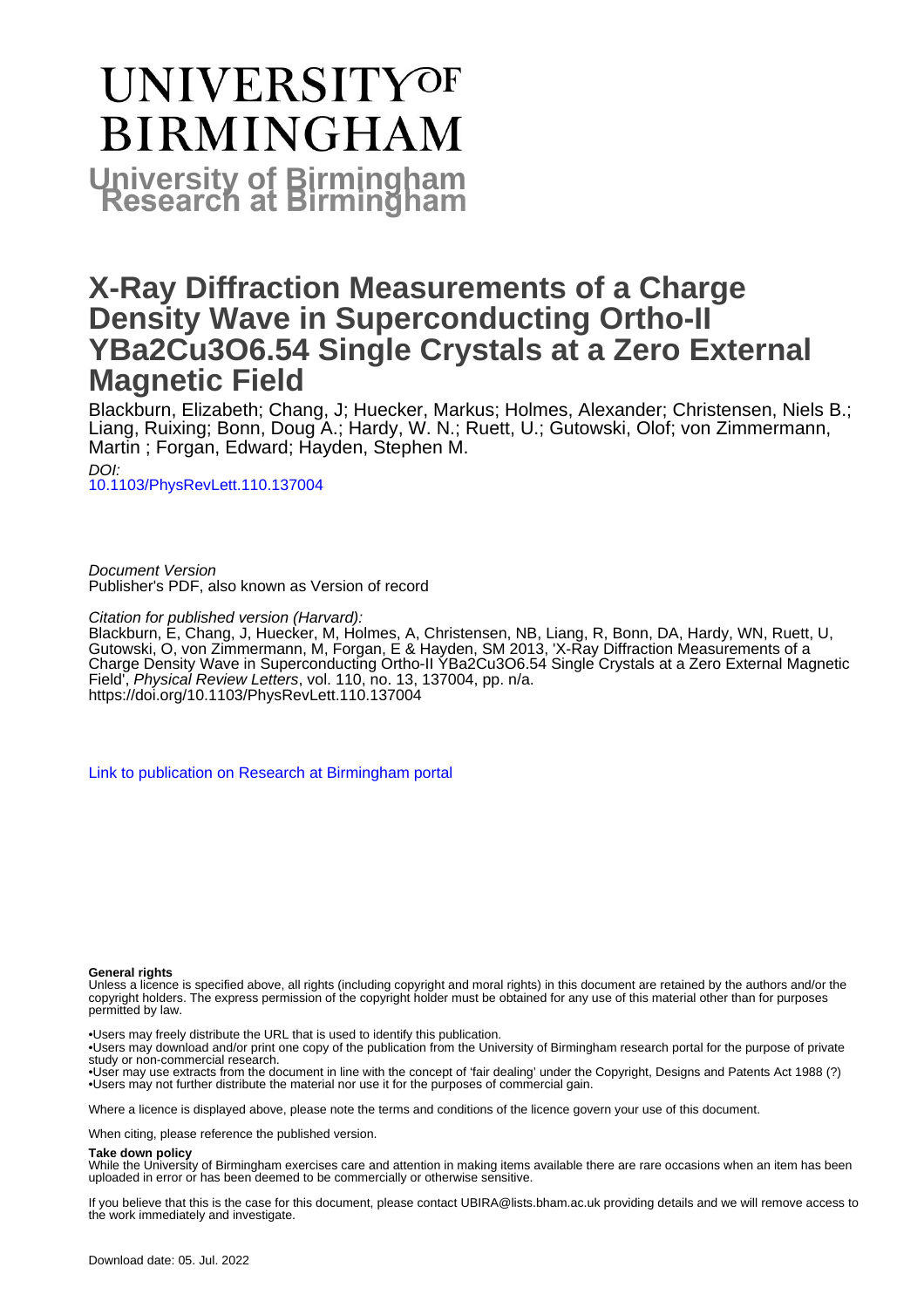### X-Ray Diffraction Observations of a Charge-Density-Wave Order in Superconducting Ortho-II  $YBa<sub>2</sub>Cu<sub>3</sub>O<sub>654</sub>$  Single Crystals in Zero Magnetic Field

<span id="page-1-0"></span>E. Blackburn,<sup>1</sup> J. Chang,<sup>2,3,[\\*](#page-5-0)</sup> M. Hücker,<sup>4</sup> A. T. Holmes,<sup>1</sup> N. B. Christensen,<sup>5</sup> Ruixing Liang,<sup>6,7</sup> D. A. Bonn,<sup>6,7</sup>

W. N. Hardy,  $6.7$  U. Rütt,  $8$  O. Gutowski,  $8$  M. v. Zimmermann,  $8$  E. M. Forgan,  $1$  and S. M. Hayden  $9$ 

<sup>1</sup>School of Physics and Astronomy, University of Birmingham, Birmingham B15 2TT, United Kingdom<sup>1</sup><br><sup>2</sup>Institut de la matière complexe, Ecole Pobytechnique Eéderale de Lausanne (EPEL), CH 1015 Lausanne, Swi

<sup>2</sup>Institut de la matière complexe, Ecole Polytechnique Féderale de Lausanne (EPFL), CH-1015 Lausanne, Switzerland

 $^4$ Condensed Matter Physics & Materials Science Department, Brookhaven National Laboratory, Upton, New York 11973, USA

 $^{5}$ Department of Physics, Technical University of Denmark, DK-2800 Kongens Lyngby, Denmark

 ${}^{6}$ Department of Physics & Astronomy, University of British Columbia, Vancouver, Canada V6T 1Z1

Canadian Institute for Advanced Research, Toronto, Canada M5G 1Z8

<sup>8</sup> Deutsches Elektronen-Synchrotron DESY, 22603 Hamburg, Germany<br><sup>9</sup>H H Wills Physics Laboratory, University of Bristol, Bristol BS8 1TL United

 $^{9}H$ . H. Wills Physics Laboratory, University of Bristol, Bristol BS8 1TL, United Kingdom

(Received 16 December 2012; published 28 March 2013)

X-ray diffraction measurements show that the high-temperature superconductor  $YBa_2Cu_3O_{6,54}$ , with ortho-II oxygen order, has charge-density-wave order in the absence of an applied magnetic field. The dominant wave vector of the charge density wave is  $q_{CDW} = (0, 0.328(2), 0.5)$ , with the in-plane component parallel to the b axis (chain direction). It has a similar incommensurability to that observed in ortho-VIII and ortho-III samples, which have different dopings and oxygen orderings. Our results for ortho-II contrast with recent high-field NMR measurements, which suggest a commensurate wave vector along the **a** axis. We discuss the relationship between spin and charge correlations in YBa<sub>2</sub>Cu<sub>3</sub>O<sub>y</sub> and recent high-field quantum oscillation, NMR, and ultrasound experiments.

DOI: [10.1103/PhysRevLett.110.137004](http://dx.doi.org/10.1103/PhysRevLett.110.137004) PACS numbers: 74.72. - h, 61.05.cp, 71.45.Lr, 74.25.Jb

Charge density waves (CDWs) have recently been observed in the high-temperature superconductors (HTSs)  $YBa<sub>2</sub>Cu<sub>3</sub>O<sub>v</sub>$  (YBCO) and  $(Y, Nd)Ba<sub>2</sub>Cu<sub>3</sub>O<sub>v</sub>$  [\[1](#page-5-1)[–3](#page-5-2)]. The CDW, which competes with HTSs, develops in a region inside the celebrated pseudogap phase, where a number of other probes, including high-field NMR [[4\]](#page-5-3), the Kerr effect [\[5](#page-5-4)], and the Hall effect [\[6](#page-5-5)], show signatures of electronic ordering. This last effect is smoothly connected to the lowtemperature high-field quantum oscillations (QOs) [[7\]](#page-5-6) that demonstrated the existence of small Fermi surface pockets.

The existence of ground states with competing order is central to many theories of HTSs. A widely discussed example is "stripe order," that is, a state with coexisting charge and spin order [\[8](#page-5-7)]. Stripe order is observed in some HTSs and related compounds, such as  $\text{La}_{2-x}\text{Ba}_x\text{CuO}_4$  [\[9\]](#page-5-8) and  $La_{1.6-x}Nd_{0.4}Sr_xCuO_4$  [[10\]](#page-5-9). It is important to establish whether the tendency toward stripes is a generic property of the cuprates and whether the spin and charge correlations are always related.

 $YBa<sub>2</sub>Cu<sub>3</sub>O<sub>v</sub>$  differs from, e.g.,  $La<sub>2-x</sub>(Ba, Sr)<sub>x</sub>CuO<sub>4</sub>$ , in that it contains bilayers of  $CuO<sub>2</sub>$  planes, separated by layers containing a certain fraction (depending on y) of Cu-O chains. The oxygen-filled chains, which run along the orthorhombic crystal b direction, tend to order and are labeled ortho- $N$ , depending on the repeat length  $(Na)$ of the ordering of the chains along  $a$  [\[11–](#page-5-10)[13](#page-5-11)]. A major gap in the CDW picture to date was the failure to observe a CDW in the ortho-II state (the most highly ordered state, having alternatingly full and empty Cu-O chains). This was surprising because many studies of this composition had suggested that such an order is present, at least in a high field [[4](#page-5-3),[6](#page-5-5)[,14](#page-5-12)[–17\]](#page-5-13). Most recently, ultrasound measurements have indicated a two-q state in high magnetic fields [\[18\]](#page-5-14).

In this Letter, we report the observation of a CDW in an ortho-II sample of  $YBa<sub>2</sub>Cu<sub>3</sub>O<sub>6.54</sub>$  in a zero magnetic field with dominant wave vector  $q_{CDW} = (0, 0.328(2), 0.5)$ . This contrasts with both lower and higher dopings, where two wave vectors are observed corresponding to two modulations of similar amplitude  $[1-3]$  $[1-3]$  $[1-3]$ . Both the wave vector magnitude and the direction of  $q_{CDW}$  differ from those inferred from NMR measurements in a high field [[4\]](#page-5-3). The propagation vectors of the charge and spin correlations in ortho-II YBCO do not appear to follow the simple relationship  $\delta_{\text{charge}} = 2\delta_{\text{spin}}$  observed in stripe systems [\[9,](#page-5-8)[10\]](#page-5-9). We examine the doping dependence of the CDW order in high quality ortho-II, III, and VIII samples (hereafter denoted as o-II, o-III, and o-VIII).

We carried out high energy (100 keV) x-ray diffraction experiments on three  $\sim$ 99% detwinned YBa<sub>2</sub>Cu<sub>3</sub>O<sub>y</sub> single crystals (sample characteristics are given in Table [I\)](#page-2-0). These samples have orthorhombic crystal structures  $[a \approx 3.82]$ (ignoring the chain-ordering superlattices),  $b \approx 3.87$ , and  $c \approx 11.7$  Å. The o-II sample shows a more perfect oxygen-chain order than the other compositions. The coherence lengths are  $\xi_a \sim 110 \text{ Å}$ ,  $\xi_b > 150 \text{ Å}$  and  $\xi_c =$ 55 Å for o-II,  $\xi_a \sim 20$  Å and  $\xi_c \le 10$  Å for o-III, and

 $3$ Swiss Light Source, Paul Scherrer Institut, CH-5232 Villigen PSI, Switzerland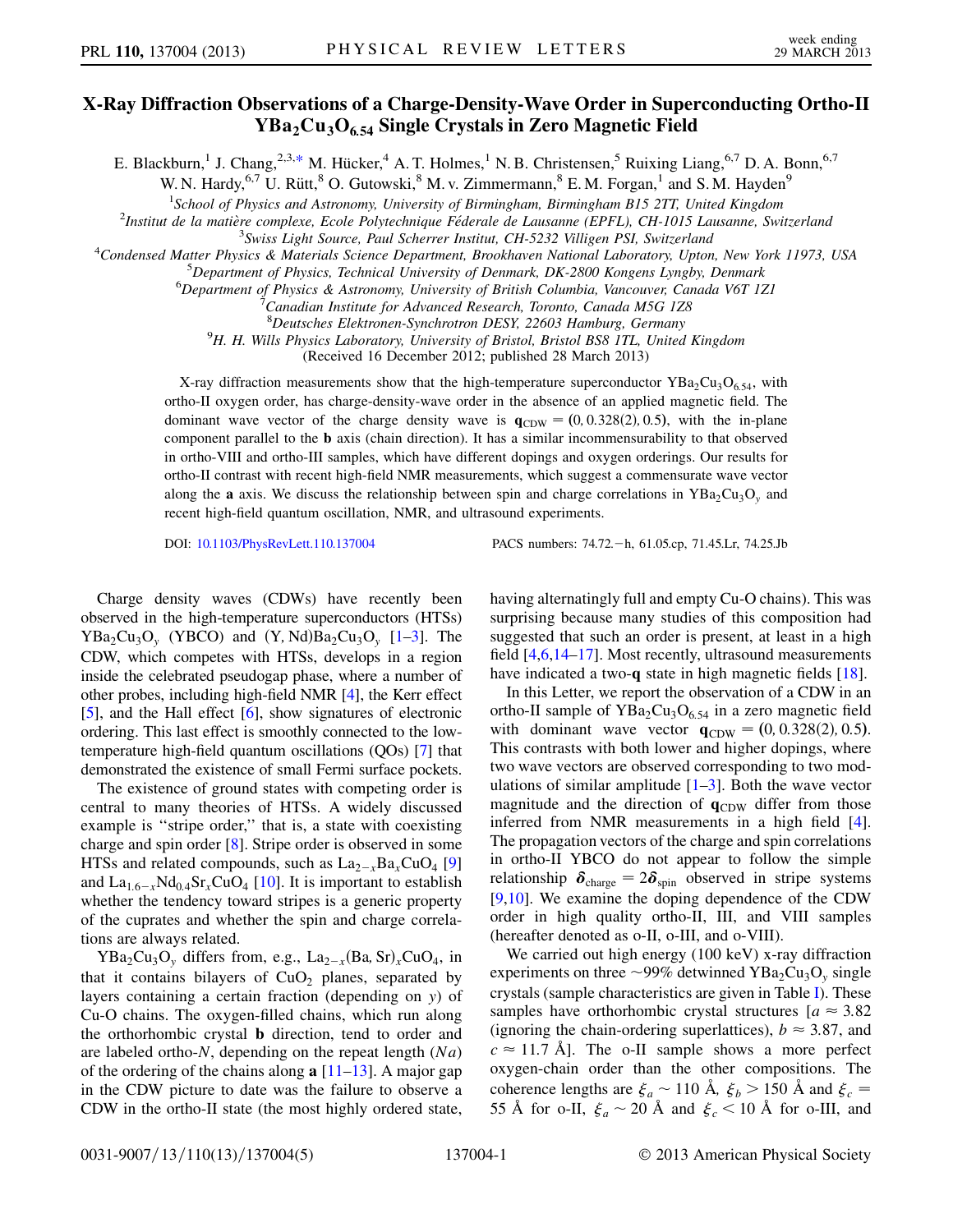<span id="page-2-0"></span>TABLE I. Characteristics of the  $YBa<sub>2</sub>Cu<sub>3</sub>O<sub>v</sub>$  samples studied. The superconducting  $T_c$  was determined from the 1 Oe fieldcooled magnetization, and doping was evaluated from Ref. [\[19\]](#page-5-16).  $T_{CDW}$ ,  $\delta_1$ , and  $\delta_2$  are derived from our high energy x-ray experiments—see also the note added at the end of this Letter—(quoted uncertainties in the values of  $\delta$  are dominated by minor crystal alignment errors) and from Ref. [\[3](#page-5-2)].

| $v$ in | YBCO ordering level $p$ | Oxygen Doping $T_c$ | (K) | $T_{\rm CDW}$<br>(K) | $\delta_1(\mathbf{a})$<br>(r.l.u.) | $\delta_2$ (b)<br>(r.l.u.) |
|--------|-------------------------|---------------------|-----|----------------------|------------------------------------|----------------------------|
| 6.54   | o-II -                  | 0.104               |     |                      | 58 155(10) 0.320(2) 0.328(2)       |                            |
| 6.67   | 0-VIII                  | 0.123               |     |                      | $67$ 140(10) 0.305(2) 0.314(2)     |                            |
| 6.75   | $0$ -III                | 0.132               |     |                      | 74 $140(10)$ 0.30 [3] 0.308(2)     |                            |

 $\xi_a \sim 25$  Å and  $\xi_c \sim 10$  Å for o-VIII. Our samples are highly uniform, strongly indicating that the CDW occupies the entire sample volume and not a fraction.

Samples were mounted in a closed-cycle cryostat on a four-circle diffractometer on beam line BW5 at the DORIS storage ring (DESY). This allowed access to a wide range of reciprocal space  $(h, k, \ell)$  expressed in units of  $\left(2\pi/a\right)$ ,  $2\pi/b$ ,  $2\pi/c$ ) at temperatures down to 6 K.

A CDW modulation with characteristic wave vector qCDW gives rise to satellites around reciprocal lattice points at positions  $\mathbf{Q} = \boldsymbol{\tau} \pm \mathbf{q}_{CDW}$ . High energy x-ray diffraction is sensitive to the atomic displacements parallel to the scattering vector  $Q$  [[2](#page-5-15)]. Our previous measurements [\[2\]](#page-5-15) on o-VIII showed  $\mathbf{q}_{CDW} = (\delta_1, 0, 0.5)$  and  $(0, \delta_2, 0.5)$  (see Table [I](#page-2-0)). Figures  $1(a)$  and  $1(b)$  show k scans performed on YBCO o-II through the positions  $(0, \delta, \ell)$  and  $(0, 2 - \delta, \ell)$ , with  $\ell = 0.5$  and 6.5 and  $\delta \sim 0.3$ . No CDW peaks were found at  $\ell = 0.5$ , but well-defined peaks were observed at  $\ell = 6.5$ . These peaks constitute the first direct x-ray evidence for CDW order in YBCO o-II and indicate that the displacements are mainly polarised along c. For comparison, k scans through the positions  $(0, 2 - \delta, \ell)$  in o-VIII and o-III are shown in Figs. [1\(c\)](#page-2-1) and [1\(d\)](#page-2-1) for  $\ell = 0.5$ and 6.5; again, for modulations along  $k$ , the signal at  $\ell = 6.5$  is stronger.

In YBCO o-VIII and III, a lattice modulation is found along both the  $a$ - and  $b$ -axis directions  $[1-3]$  $[1-3]$  $[1-3]$ . For o-II, we have searched for a CDW along the a axis, concentrating on positions where a signal was observed in o-VIII. Wave vectors ( $|n - \delta|$ , 0,  $\ell$ ) with  $n = 2$ , 4 for  $\ell = 0.5$  and  $n = 0$ , 2, 4 for  $\ell = 6.5$  were measured, and no signal from a lattice modulation was found above the noise level [see Figs.  $2(a)$  and  $2(b)$ ]. However, see also the *Note added in* proof at the end.

Even though the CDW structures in YBCO o-II, III, and VIII are different, the signals from the b-axis modulation have a very similar dependence on  $\ell$ , T, and the magnetic field. Figure [3\(a\)](#page-3-1) shows the  $\ell$  dependence near  $\ell = 6.5$  at  $T \sim T_c$ . All three compounds have a broad peak at  $\ell \approx 6.5$ , with a width corresponding to a correlation length of  $\xi_c \leq$ 10 Å. The T dependence of several reflections is plotted in Fig.  $3(c)$ . As was previously shown for YBCO o-VIII and o-III  $[1-3]$  $[1-3]$  $[1-3]$ , the intensity grows below an onset temperature  $T_{\text{CDW}}$  (~ 140 K) down to the respective  $T_c$ 's, below which a partial suppression takes place. Here, we show a similar behavior in o-II but with a slightly higher onset temperature. The application of a magnetic field enhances the low-T intensity in a similar fashion to that reported in YBCO o-VIII  $[2]$ . It is interesting to note [see Fig.  $3(b)$ ] that the width of the Bragg peak becomes smaller in a field with 11.5 T along c, corresponding to an increase of correlation length  $\xi_b$  from  $48 \pm 9$  to  $63 \pm 7$  Å. The presence of a magnetic field suppresses superconductivity, and the resurgent competing CDW increases its correlation length.

Modeling of our b-direction data for all three dopings suggests that the displacement pattern involves c-axis



<span id="page-2-1"></span>FIG. 1 (color online). k scans through the CDW wave vector positions  $(0, \delta_2, \ell)$  and  $(0, 2 - \delta_2, \ell)$  in YBCO o-II, VIII, and III at  $T \sim T_c$ . (a),(b) For o-II,  $\delta_2 = 0.328(2)$  incommensurate peaks are only observed at  $\ell = 6.5$ , suggesting a strong CDW displacement along z. (c),(d) For o-VIII and o-III, peaks are observed at  $\ell = 0.5$  and 6.5 with  $\delta_2 = 0.314(2)$  and 0.308(2), respectively. Linear backgrounds have been subtracted in (a) and (b). To avoid contamination from weakly T-dependent spurious peaks in (c) and the o-III superlattice peak from the minority domain in (d), we plot  $I(T_c) - I(140 \text{ K})$ , corrected for a sloping background, as in (a) and (b). Intensities in (a) and (b) have been multiplied by a factor of 3 to compensate for the smaller o-II sample size.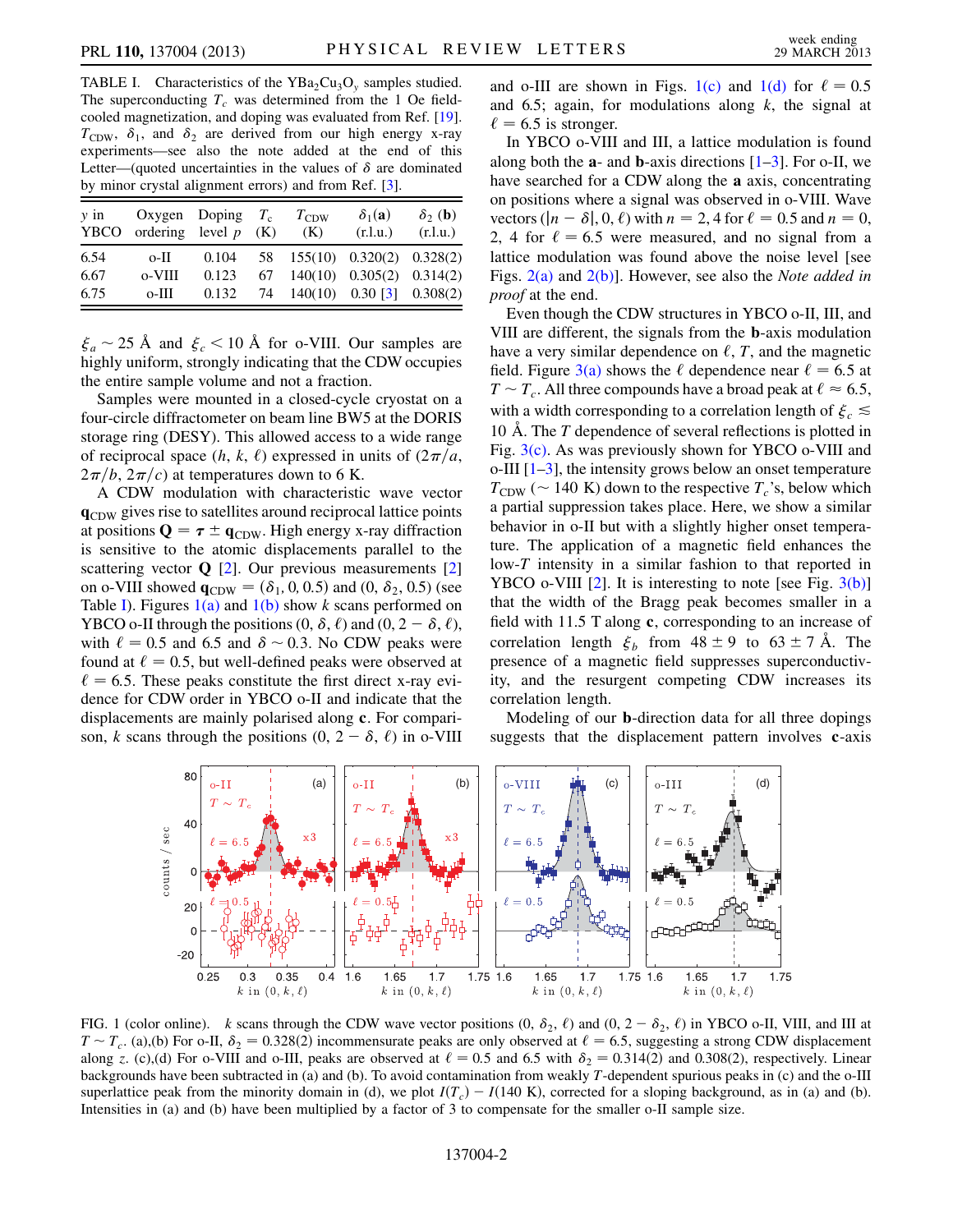

<span id="page-3-0"></span>FIG. 2 (color online). (a),(b)  $h$  and  $k$  scans, taken on o-II, through ( $|n - \delta_1|$ , 0, 6.5) and (0,  $|n - \delta_2|$ , 6.5) with  $n = 0, 2$ and  $T \sim T_c$ . The k scans (filled red circles), showing lattice modulation peaks at  $(0, \delta_2, 6.5)$  and  $(0, 2 - \delta_2, 6.5)$ , are the same as those displayed in Figs.  $1(a)$  and  $1(b)$ . Equivalent measurements in the  $(h, 0, \ell)$  plane (open black circles) reveal no evidence for a lattice modulation at  $\delta_1 \sim \delta_2$ . Notice that the lattice modulation peaks are 2 orders of magnitude weaker than the reflections from the ortho-II structure.

displacements of the bilayer oxygens, similar to those proposed for the soft phonon in  $YBa_2Cu_3O_7$  [\[20\]](#page-5-17). There are small differences between the values of the modulation periods for the a and b directions for all three compounds (Table [I](#page-2-0)) and in the patterns of atomic displacements, showing that the influence of the chains on the planes is also noticeable in o-VIII and o-III. If the two distortions



<span id="page-3-1"></span>FIG. 3 (color online). Out-of-plane momentum  $\ell$ , field, and temperature dependences of the CDW modulation peaks found in YBCO o-II (red symbols), o-VIII (blue symbols), and o-III (black symbols). All intensities have been background subtracted and normalized to  $I(T_c)$  in a zero field. (a)  $\ell$  dependence of the peak height of k scans through  $(0, n + \delta_2, \ell)$ , with  $n = 0$ for o-II and o-VIII and with  $n = 2$  for o-III. All compounds show a broad peak centered at  $\ell \sim 6.5$  and a c-axis correlation length  $\xi_c$  comparable to that previously reported [\[2\]](#page-5-15) in o-VIII at  $T = 2$  K for  $\ell = 0.5$ . (b) Measurement in a separate cryostat of the effect on CDW intensity in o-II of a magnetic field applied with a component 11.5 T along the c axis of the crystal. (c) Temperature dependence of peak intensities, measured at the wave vectors indicated. The filled symbols are data taken in a magnetic field.

develop independently, one would expect a different  $T_{CDW}$ for modulations along each direction, with the postulated two-q state forming at lower temperatures. To date, we have no evidence for this, although observations in o-II most clearly indicate a difference between the CDW order in the a and b directions. The in-plane electronic anisotropy in YBCO arises from the chains; thus, they must ultimately be responsible for this difference between the a and b directions. An obvious mechanism is through the chain Fermi surface  $[21]$  with spanning vectors along  $\mathbf{b}^*$ , which might encourage CDW formation. We note that STM observations on the chain surface of optimally doped YBCO [[22](#page-5-19)] show such behavior, with a  $\delta_2 \sim 0.3$ . Furthermore, the alternating filled and empty chains create an additional potential which would fold the Fermi surface along  $\mathbf{a}^*$  and thereby change the band structure [\[21\]](#page-5-18).

An important issue in the cuprates is the relationship of the spin and charge correlations  $[1,2,9,10]$  $[1,2,9,10]$  $[1,2,9,10]$  $[1,2,9,10]$  $[1,2,9,10]$  $[1,2,9,10]$ , where the underlying antiferromagnetism (AFM) and charge density have modulations characterised by wave vectors  $\delta_{spin}$  and  $\delta_{\text{charge}}$ , respectively. In a simple stripe picture of intertwined spin and charge correlations [[10](#page-5-9)], these yield spin and charge peaks at positions  $\tau_{AFM} \pm \delta_{spin}$  and  $\tau_{lattice} \pm$  $\delta_{\text{charge}}$ , where  $\delta_{\text{charge}} = 2\delta_{\text{spin}}$ . This simple relationship appears to describe observations in  $La_{2-x}Ba_xCuO_4$  (see Fig. [4\)](#page-3-2) and  $La_{1.6-x}Nd_{0.4}Sr_xCuO_4$  [\[9](#page-5-8),[10](#page-5-9)]. In YBCO, the low-frequency spin fluctuations are anisotropic [\[23,](#page-5-20)[24\]](#page-5-21), with the strongest response for  $\delta$  along  $a^*$ . Indeed, lightly doped YBa<sub>2</sub>Cu<sub>3</sub>O<sub>y</sub> shows magnetic order [[25](#page-5-22)] with  $\delta$ along  $\mathbf{a}^*$ . Thus, in YBCO (see Fig. [4\)](#page-3-2), not only are  $\delta_{\text{spin}}$ and  $\delta_{\text{charge}}$  in different directions, but they show different trends, and  $|\delta_{\text{charge}}| \neq 2|\delta_{\text{spin}}|$ . These differences suggest

<span id="page-3-2"></span>

FIG. 4 (color online). (a) Spin and charge incommensurability versus doping for YBCO and  $La_{2-x}Ba_xCuO_4$  (LBCO). The spin incommensurability of both YBCO  $[25]$  $[25]$  $[25]$  and  $\text{La}_{2-x}\text{Ba}_x\text{CuO}_4$  [\[9\]](#page-5-8) increases with doping. In LBCO, the spin and charge incommensurability are simply related:  $\delta_c \approx 2\delta_s$ . In YBCO, the spin and charge incommensurability have opposite trends with doping. (b) The charge incommensurability in YBCO, plotted on an expanded scale. (c) In YBCO o-II, the dominant wave vectors of the spin ( $\delta_{spin}$ ) and charge ( $\delta_{charge}$ ) modulations are along different directions: the a and b axes, respectively.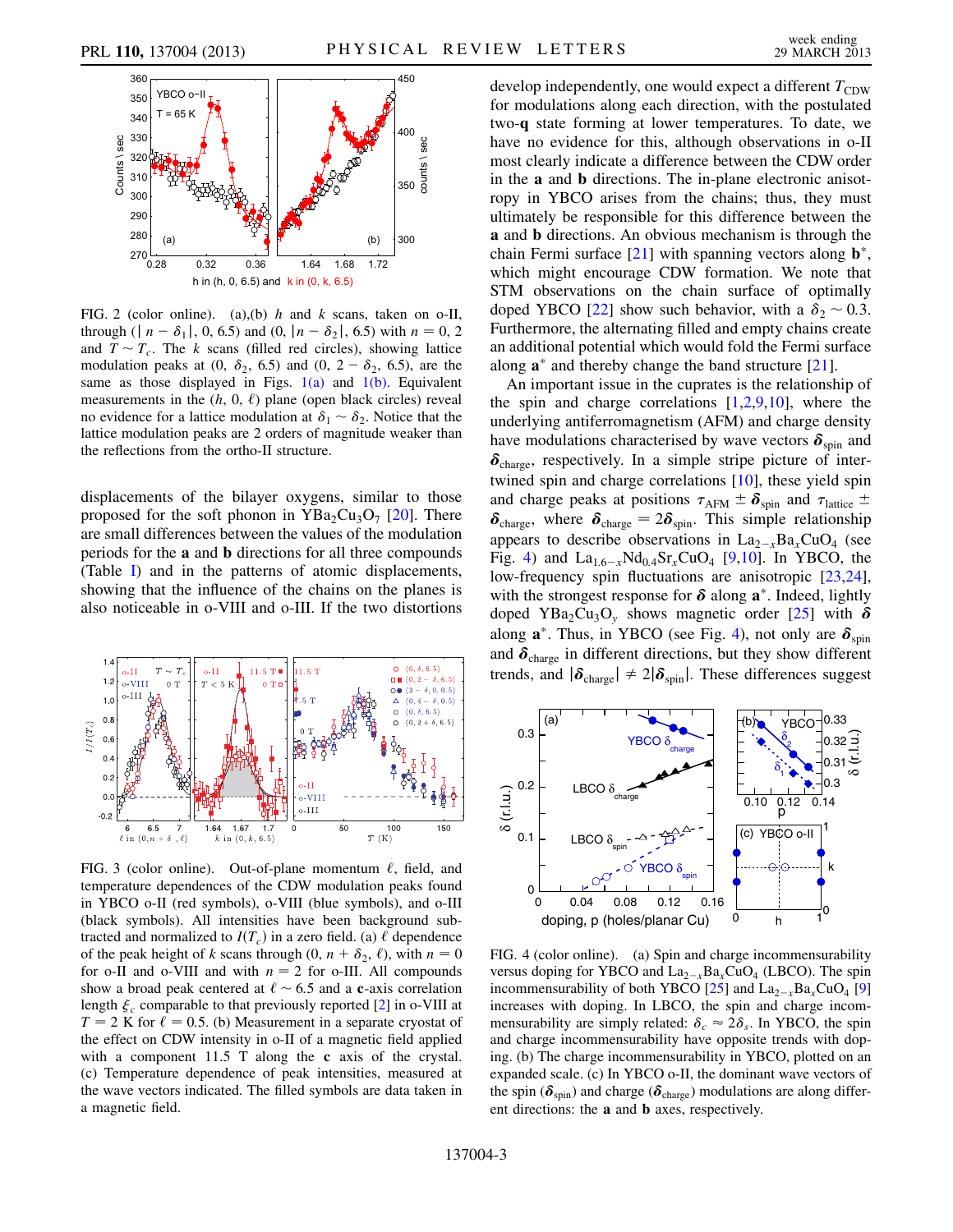that  $\delta_{spin}$  and  $\delta_{charge}$  have different origins; e.g., they may be determined by different Fermi surface nesting vectors.

We may also consider  $T_{CDW}$  as a function of doping (Table [I](#page-2-0)), although we stress the difficulty in determining unambiguously the onset of a small signal from a large background. In Fig.  $3(c)$ , it is clear that, for o-II, the CDW appears at a higher temperature, indicating that, as the hole doping is reduced,  $T_{CDW}$  increases. This pattern coincides roughly with the onset of the polar Kerr effect [\[5\]](#page-5-4) and the inflection point  $T_H$  below which the Hall coefficient begins to fall toward negative values [[6](#page-5-5)], as has been suggested previously [\[2](#page-5-15)]. This indicates that all these measurements are sensitive to the same lattice symmetry breaking process.

This places our observations in context with other lowfield measurements. However, originally, the existence of CDW order was indicated by high-field NMR work on o-II [\[4\]](#page-5-3). This was revealed by a splitting, at a high magnetic field and low temperature, of the NMR lines of the Cu2F sites, which lie in the  $CuO<sub>2</sub>$  planes next to a filled CuO chain. This splitting was most simply explained by invoking a one-q CDW along the a direction with  $\delta = 0.25$  [[26\]](#page-5-23), which could give a Cu2F splitting while having no effect on the Cu2E sites next to empty chains. However, very recent ultrasonic data [\[18\]](#page-5-14) indicate that, under similar high-field conditions, o-II is actually two-q. This is inferred from the sharp knee in velocity for the  $c_{66}$  shear mode seen at 18 T, which can only couple to a CDW having components of propagation and displacement in both directions in the  $a - b$  plane. Our present *zero-field* results show that o-II exhibits a dominant CDW modulation vector different in magnitude and direction from that inferred from the NMR data but similar to that seen by diffraction at other dopings  $[1-3]$  $[1-3]$  $[1-3]$ . Assuming that the CDW is responsible for the Fermi surface reconstruction, the weak doping dependence of QO frequencies [\[14](#page-5-12)[,15\]](#page-5-24) also suggests that o-II develops CDW order similar to adjacent dopings. We are ineluctably driven to seek a new explanation for the NMR data consistent with these other measurements.

First, we note that the onset fields and temperatures given by NMR [\[4\]](#page-5-3) and ultrasonics [[18](#page-5-14)] differ from those given by x-ray diffraction  $[1-3]$  $[1-3]$  $[1-3]$ . As is discussed extensively elsewhere  $[1,2]$  $[1,2]$  $[1,2]$ , NMR (and ultrasonics) are relatively low-frequency techniques, and it seems likely that quasistatic CDWs become visible to x rays before they become slow enough to have strong effects on NMR and ultrasonics. It is possible that the anomaly seen at 18 T with ultrasound [\[18\]](#page-5-14) is the locking of the CDW order that we observe into  $\delta \rightarrow 1/3$ , accompanied by a freezing of the CDW.

A one-q incommensurate sinusoidal charge density wave along b would give a bimodal distribution of NMR frequencies at a given Cu site, with van Hove peaks at the extremal values, while a one-q *commensurate*  $\delta = 1/3$ modulation can give two peaks of unequal weight. If barely resolved, either could mimic a simple splitting. In contrast, a two-q incommensurate pattern, with the two components identical, would give a single central van Hove peak. However, a two-q pattern with one component having rather weaker effects than the other could again give a bimodal distribution, similar to that observed for the Cu2F sites. A question for any modulation along b is to explain the much smaller effects of the CDW on the Cu2E sites. This could arise if the CDW caused larger displacements of the atoms (e.g., oxygen O3) near the Cu2F sites, as is allowed by symmetry in the full o-II unit cell. Alternatively, the stronger effects of the CDW at the Cu2F sites may be related to their proximity to the conducting charge reservoirs represented by the well-ordered Cu-O chains. We put forward this model in an attempt to reconcile apparently conflicting results from different methods. At the present, diffraction data cannot be taken at sufficiently high steady magnetic fields to provide structural data to complement the spectroscopic data from NMR, the thermodynamic data from ultrasonics, and the Fermi surface data from QO.

In summary, we have detected CDW ordering in ortho-II YBCO in a zero magnetic field. The major component of the ordering has been found to have  $q_{CDW}$  with an in-plane component along the b (chain) direction. This contrasts with nearby higher dopings having less perfect Cu-O chain order, where two-q structures are observed in which the two modulations have similar amplitudes. The incommensurability and T dependence of the CDW order are very similar to those previously reported in o-VIII and III YBCO, but there is a clear trend to a larger  $q_{CDW}$  at lower doping; this suggests a band-structure influence on  $q_{CDW}$ . Our observation in o-II YBCO of a dominant charge modulation along b strongly suggests that a simple combined spin and charge stripe picture may not be appropriate since the incipient spin correlations have a wave vector along a. The independent values of the spin and charge correlation q vectors over a range of dopings indicate that these have different origins in  $YBa<sub>2</sub>Cu<sub>3</sub>O<sub>v</sub>$ . For YBCO o-II, the dominant modulation direction in a zero field and its incommensurability are completely different from those inferred from high-field NMR data. We propose an alternative explanation of these data.

This work was supported by the EPSRC (Grants No. EP/ G027161/1, No. EP/J015423/1, and No. EP/J016977/1); the Wolfson Foundation; the Royal Society; the Office of Basic Energy Sciences, U.S. Department of Energy, under Contract No. DE-AC02-98CH10886; the Danish Agency for Science, Technology, and Innovation under DANSCATT; and the Swiss National Science Foundation through NCCR-MaNEP and Grant No. PZ00P2\_142434. We thank M. W. Long, C. Proust, B. Vignolle, and D. LeBoeuf for discussions.

Note added in proof.—A recent preprint [[27](#page-5-25)] reports a soft x-ray study of a similar o-II YBCO sample. The authors find a modulation along b, together with a weaker modulation along a. A weak modulation along a has been